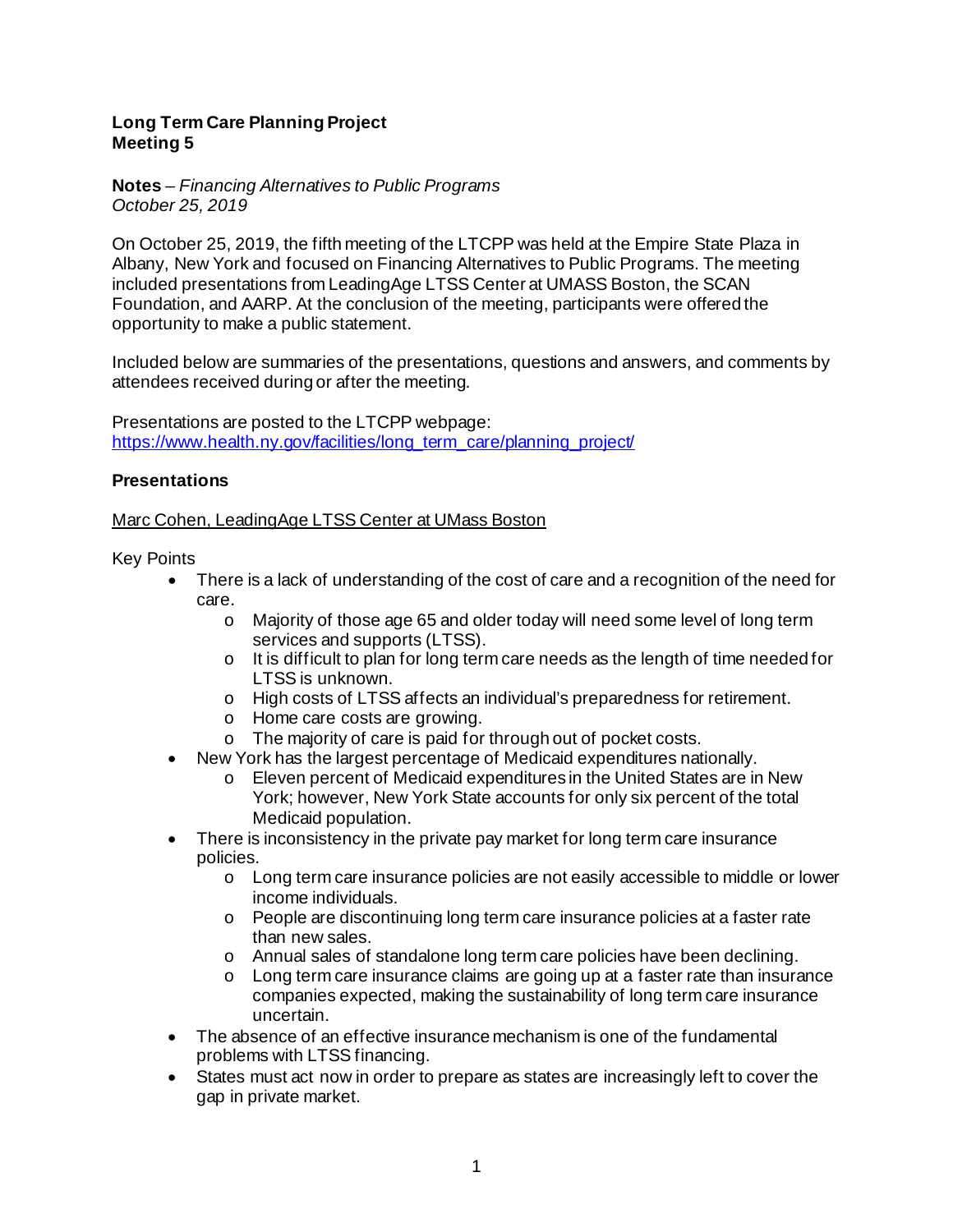- o Growing LTSS costs compete with other State priorities.
- o Unmet LTSS needs drive up medical costs.

# Gretchen Alkema, SCAN Foundation

## Key Points

- There is high need and high cost for LTSS in the community
	- o Half of all adults age 65 and older will need LTSS at some point.
	- $\circ$  More than three quarters of Medicare beneficiaries with complex care needs live in the community.
	- $\circ$  Almost two-thirds of older adults living in the community receive help from unpaid caregivers.
	- o More than half of long term care spending is out of pocket.
	- o One-third of all assisted living payments are made by family members.
- There are emerging policies that attempt to relieve the out of pocket costs of long term care, such as:
	- o Improvements in private long term care insurance;
	- o Increases in Medicare Advantage supplemental benefits;
	- o Including respite services in the Medicare benefit package; and
	- o Medicare Special Supplemental Benefits for Chronically Ill (SSBCI).
		- This added new flexibility under special supplemental benefits for the chronically ill.
- States who typically rank high on the Long Term Care Scorecard have developed a plan for aging which involves various state agencies and seeks to set up a strategic plan that will guide the state in meeting the needs of an aging population in a cost effective manner.

## Ilene Henshaw - AARP

## Key Points

- Caregivers are key in long term care and need to be supported.
	- o The pool of potential caregivers is shrinking.
	- $\circ$  Caregivers are providing increasingly more complex medical and nursing tasks.
	- o Out of pocket costs are rising to pay for care and supplies.
	- o Policies directed at supporting family caregivers have the potential to impact approximately ten times the number of individuals receiving home and community based services.
- States are beginning to look at innovative models of payment:
	- o Washington State Long Term Care Trust Act
		- o Hawaii Kupuna Caregiver Program
		- o Arizona Caregiver Tax Credit/grant programs
	- o California Advisory panels (Master Plan for Aging in California)
	- o Minnesota Own Your Own Future

## **Public Comments**

- Increase education to people with both Medicare and Medicaid coverage regarding which services are covered under each program, what services are available, and how to access them.
- Increase wages to direct care workers to ensure there is a sufficient workforce to meet the needs of the growing population.